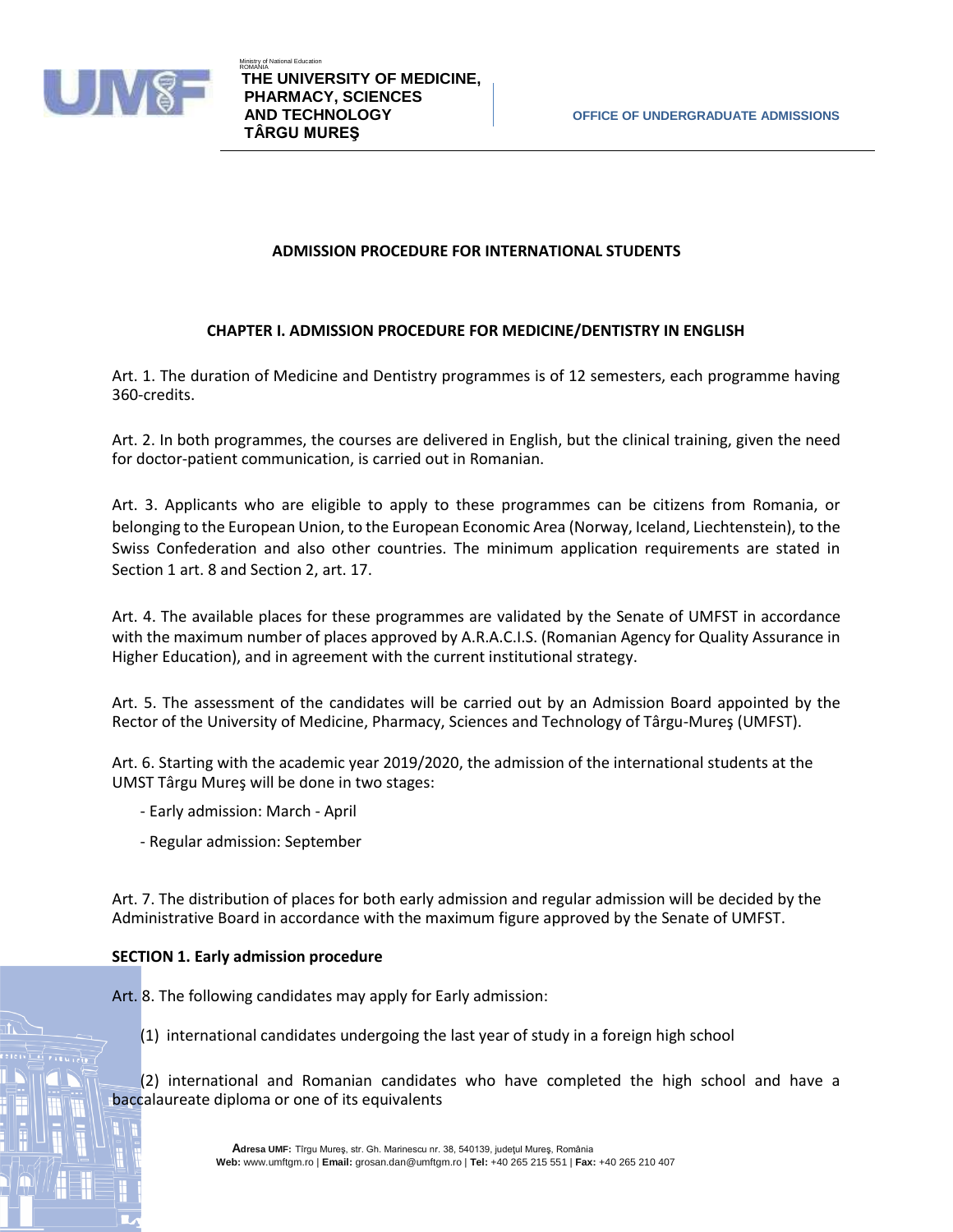

Art. 9. The application and the payment of a non-refundable tax of 150 euro dossier processing fee, can be made **online** using the **online admission platform**.

Art. 10. Documents to be provided for Early Admission:

(1) a personal statement of one page (Calibri font, size 11, 250-300 words) that will necessarily answer at least two of the following questions:

• What/ who has influenced your decision to apply for a medical school?

- What will you do to be a good student/ doctor/ dentist?
- What plans do you have with your medical education?
- Which extracurricular activity of yours are you most proud of and why?
- What is your favorite book and how has it influenced you?
- Are there any unusual circumstances in your life that would make us consider your application in a different light?
- Describe the world in which you have lived and tell us what you would like to change about it.
- How do you intend to make an impact?
- (2) a letter of recommendation from the principal of the school
- (3) a scanned copy of the passport
- (4) signed and stamped high school Transcript of Records
- (5) a signed declaration that the candidate taking the Skype interview is the one mentioned in the application form
- (6) if applicable: a certificate confirming that the applicant holds an internationally recognised language certificate for the language of study (Cambridge certificate, TOEFL certificate etc.)
- (7) if applicable: proof of voluntary activity (humanitarian, etc.) and other relevant achievements (arts, sports etc.) - only the activities proven with certificates/diplomas will be taken into consideration
- (8) if the payment was not made online, a copy of the receipt of payment of the 150 Euros, at the University cashier as an equivalent in LEI, or in Euros in the following account (cheques are not accepted):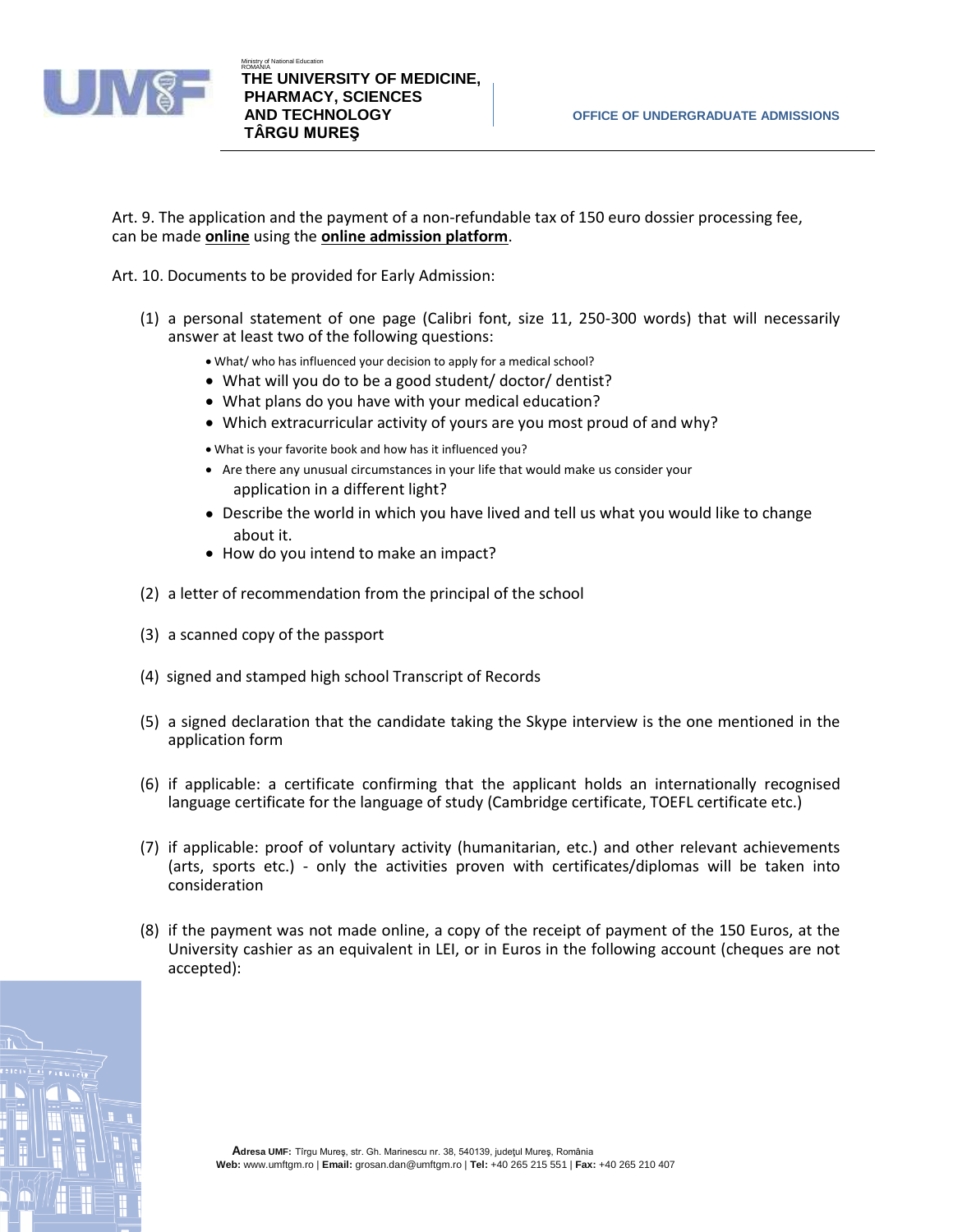

Ministry of National Education **ROWAND THE UNIVERSITY OF MEDICINE, PHARMACY, SCIENCES TÂRGU MUREŞ**

UNIVERSITATEA DE MEDICINĂ ŞI FARMACIE (UMF) TÎRGU MUREŞ Str. Gheorghe Marinescu Nr 38, Judeţul Mureş CF 4322742 BANCA COMERCIALĂ ROMÂNĂ BUCUREŞTI, B-dul REGINA ELISABETA nr.5 COD SWIFT: RNCBROBUXXX For: BANCA COMERCIALĂ ROMÂNĂ, Sucursala CENTRAL Tg. Mureş, Piaţa Trandafirilor nr.26 CONT IBAN: RO92RNCB0193015967800002

Art. 11. All necessary application documents will be provided in English. If the official documents are not issued in English, a **certified translation into Romanian** is required.

Art. 12. Each page of the required documents will be **scanned** and uploaded on our online platform along with all the personal information required by the on-line application, in order to validate your file for the admission procedure.

# **The submitted documents for enrollment (July 31st) must be identical to the documents uploaded for early admission. Any fraud will result in the expulsions of the candidate and notification of the police.**

Art. 13. The Early Admission procedure will cover the following stages:

- (1) assessment of the personal statement submitted online by the candidate.
- (2) assessment of the applicant's former activities prior to the submission of the application (high school grades, extracurricular activities) according to the grid (**[Appendix 1](http://www.umftgm.ro/fileadmin/admitere/admission2019/early_admission/Appendix_1.pdf)**). (For reasons of equity, the baccalaureate diploma or its equivalent will not be assessed during this stage. Only the grades in Biology, Chemistry, Mathematics, Physics and Computer Science, obtained during High School will be taken into consideration, according to the grid (**[Appendix 1](http://www.umftgm.ro/fileadmin/admitere/admission2019/early_admission/Appendix_1.pdf)**)).
- (3) A Skype interview for each applicant, which will be scheduled and announced in time. The purpose of the interview is the evaluation of the compatibility with the medical profession and the English Proficiency.

Art. 14. Candidates will be ranked in the descending order of the scores obtained in the three steps mentioned in Art. 13. No appeals can be filed regarding the results of the assessment process.

Art. 15. Following the assessment, 3 types of decisions are possible:

(1) *Conditional admission* – provisional enrolment in Medicine or Dentistry English language programmes. In order to conclude the enrolment process the candidate will need to fulfill all of the following requirements:

**Adresa UMF:** Tîrgu Mures, str. Gh. Marinescu nr. 38, 540139, județul Mureș, România **Web:** www.umftgm.ro | **Email:** grosan.dan@umftgm.ro | **Tel:** +40 265 215 551 | **Fax:** +40 265 210 407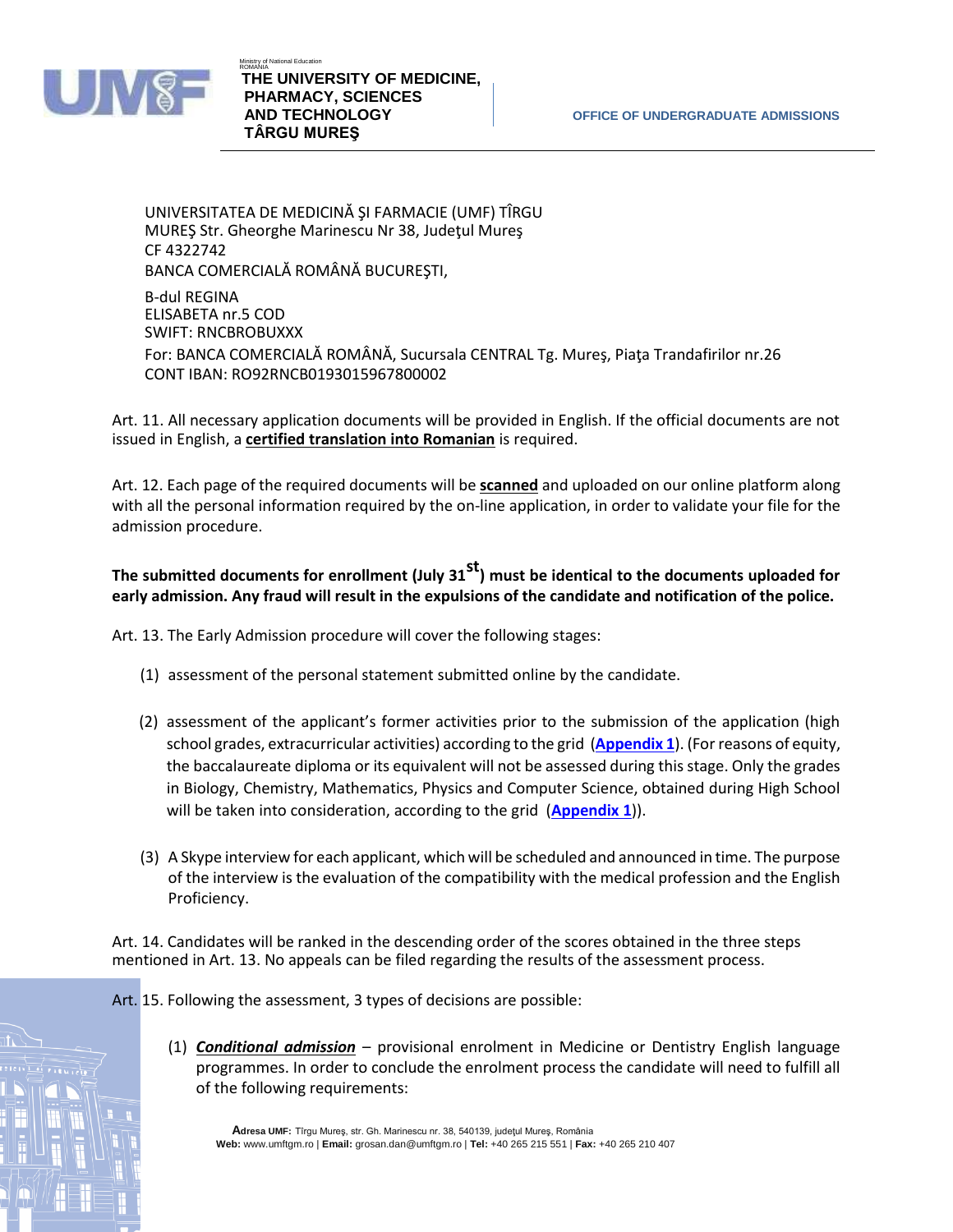

 $\overline{?}$ 

- Passing the baccalaureate (or equivalent) examination with at least grade 7 (see the Equivalence table – **[Appendix 3](http://www.umftgm.ro/fileadmin/admitere/admission2019/early_admission/Appendix_3.pdf)**)
- Recognition of studies by the Romanian Ministry of National Education.
- Payment of a deposit according to the admission methodology. This deposit will be the first installment (3000 Euros) of the yearly tuition fee (6000 Euros).

```
Important notice: The installment is not refundable.
```
- (2) *Pending* the application will be deferred to the Regular Admission round. The candidate will not need to apply again. However, pending candidates will need to provide additional documents, and their dossiers will be re-assessed according to the regular admission procedure. The final decision will be taken when the regular admission takes place.
- (3) *Rejection* candidates will not be offered a place in our undergraduate programmes and will not be able to apply again during the same year.

Art. 16. Both "Conditional admission" and "Pending" candidates will have to submit in due time all the necessary documents to obtain the "Letter of acceptance" issued by the Romanian Ministry of National Education.

# **SECTION 2. Regular admission procedure**

Art. 17. Applicants for these programmes must possess a High School diploma from an accredited high school in the applicant's country of origin. This diploma must be accepted by the Romanian Ministry of

National Education. The number of available places for regular admission will be announced after the early admission process has been concluded, but no later than July 1<sup>st</sup> 2019.

Art. 18. The regular admission competition procedure has the following stages:

(1) assessment of the personal dossier according to a grid which is available on the website of the university ( **[Appendix](http://www.umftgm.ro/fileadmin/admitere/admission2019/early_admission/Appendix_2.pdf)** 2)

(2) an interview on Skype to assess English proficiency and the compatibility with the medical profession (Sample questions can be found on **[Appendix](http://www.umftgm.ro/fileadmin/admitere/admission2019/early_admission/Appendix_4.pdf)** 4)

Art. 19. For registration each candidate hands in or sends their application dossier directly to the university by mail or by intermediaries, to the following address:

> **Adresa UMF:** Tîrgu Mureş, str. Gh. Marinescu nr. 38, 540139, judeţul Mureş, România **Web:** www.umftgm.ro | **Email:** grosan.dan@umftgm.ro | **Tel:** +40 265 215 551 | **Fax:** +40 265 210 407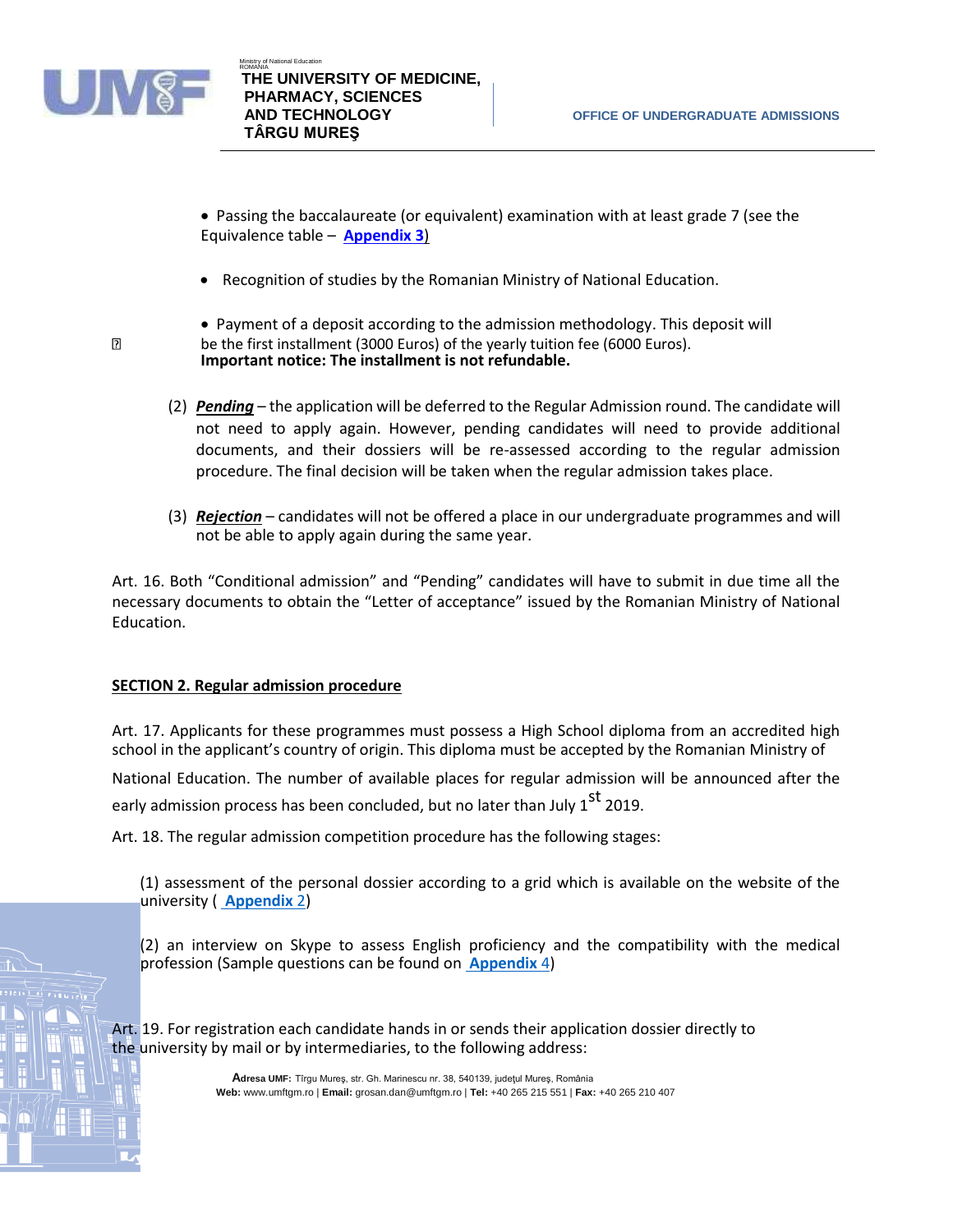

Universitatea de Medicină şi Farmacie (U.M.F.) Tîrgu Mureş Str. Gheorghe Marinescu 38, 540139, Judeţul Mureş Decanatul de Medicină – Departamentul Studenți Străini (Dean's Office – International Students Department)

Documents sent by E-mail will NOT be accepted.

Art. 20. Documents to be provided in the dossier of the applicant:

**Applicants from the State members of the European Union, or belonging to the European Economic Area (Norway, Iceland, Liechtenstein) and to the Swiss Confederation**

- (1) Certificate of Studies (baccalaureate diploma or an equivalent diploma, 2 certified copies in the language of issuance + 2 certified translations into Romanian from a notary public if the documents are not issued in English). The high school diploma must allow the candidate access to higher education in the country of origin.
- (2) Transcript of Records (2 certified copies in the language of issuance + 2 certified translations into Romanian if the documents are not issued in English), and Syllabus in case of applicants who request the recognition for partial studies
- (3) Birth Certificate (original copy + certified translation into English or Romanian)
- (4) Medical Tests: HIV and VDRL to be provided on registration
- (5) Medical Record vaccines and a certificate from the general practitioner in the country of origin attesting that the candidate does not suffer from any chronic or neuropsychological illnesses, contagious diseases or other illnesses not compatible with the future profession.
- (6) Copy of Health Insurance
- (7) 2 Copies of the Passport (pages 1,2,3,4)/ Identity card (certified copies)
- (8) 4 Photographs (2.5 cm/3.5 cm)
- (9) [Completed and signed Application Form for the University of Medicine and Pharmacy of Tîrgu](http://www.umftgm.ro/fileadmin/admitere/admission2015/application_form_admission_2015-2016.pdf)  [Mur](http://www.umftgm.ro/fileadmin/admitere/admission2015/application_form_admission_2015-2016.pdf)eş
- (10) [Completed and signed Application for Recognition, Required for Acceptance to Studies\(](http://www.umftgm.ro/fileadmin/admitere/admission2019/11a_cerere-recunoastere-studii-cetateni-europeni-admitere-licenta_2019.pdf)[2 copies\)](http://www.umftgm.ro/fileadmin/admitere/admission2015/cerere_recunoastere_studii_UE_admitere_licenta_2015.pdf)
- (11)If applicable: a certificate confirming that the applicant holds an internationally recognized language certificate for the language of study (Cambridge certificate, TOEFL certificate, etc.)

**Adresa UMF:** Tîrgu Mures, str. Gh. Marinescu nr. 38, 540139, județul Mures, România **Web:** www.umftgm.ro | **Email:** grosan.dan@umftgm.ro | **Tel:** +40 265 215 551 | **Fax:** +40 265 210 407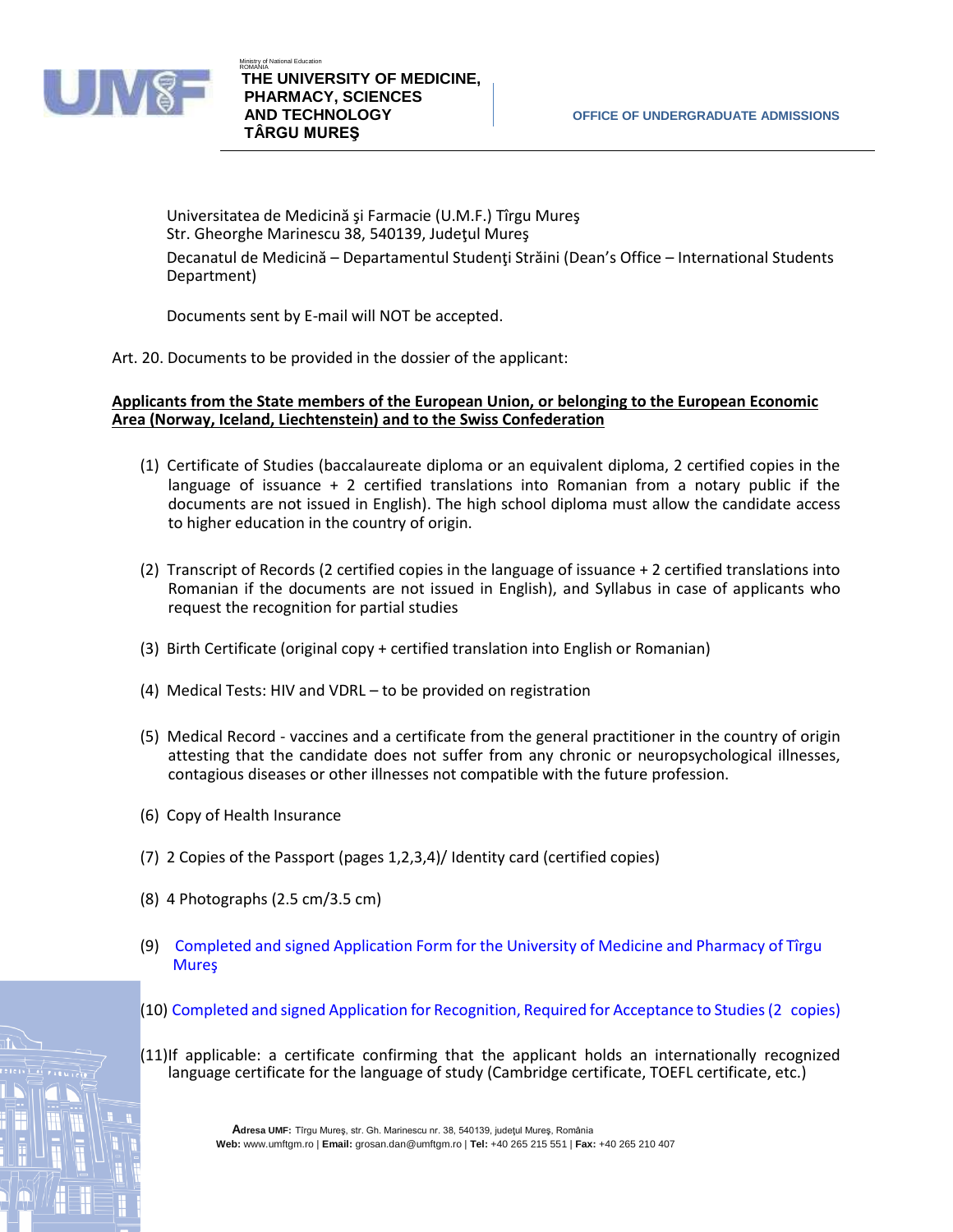

- (12)If applicable: documents certifying voluntary activity (humanitarian, etc.), work experience in fields related to medicine, other relevant achievements (arts, sport, etc) - only the activities proven with certificates will be taken into consideration.
- (13) A signed Curriculum Vitae (CV), including contact details
- (14)A copy of the receipt of payment of administration fee (150 Euros) payable at the University cashier as an equivalent in LEI, or in Euros in the following account (cheques are not accepted):

UNIVERSITATEA DE MEDICINĂ ŞI FARMACIE (UMF) TÎRGU MUREŞ

Str. Gheorghe Marinescu Nr 38, CF 4322742 BANCA COMERCIALĂ ROMÂNĂ BUCUREŞTI, B-dul REGINA ELISABETA nr.5 COD SWIFT: RNCBROBUXXX For: BANCA COMERCIALĂ ROMÂNĂ, Sucursala CENTRAL Tg. Mureş, Str. PiaţaTrandafirilor nr. 26 CONT IBAN: RO92RNCB0193015967800002

- (15)Swedish citizens have to provide a certificate from the Swedish Council for Higher Education, stating that the applicant meets the general requirements to apply to Swedish universities.
- (16)Applicants from the following EU countries will present their Certificate of Studies (baccalaureate diploma or an equivalent diploma) certified with the Hague Apostille: Greece, Cyprus, Italy, Portugal, Spain
- (17)Romanian citizens are allowed to apply for the English programme, under the same conditions provided by law for EU citizens, including tuition fees.
- (18)It is the University of Medicine and Pharmacy that sends all the documents provided by the applicants to the Romanian Ministry of National Education, in order to be evaluated by the National Centre for Recognition and Equivalence of Diplomas.
- (19)Only the candidates whose documents are accepted and validated by the National Centre for Recognition and Equivalence of Diplomas (C.N.R.E.D.) under the form of a Letter of acceptance will be enrolled in UMFST Târgu Mureş.

#### **Applicants from non-EU countries or countries not belonging to the European Economic Area or to the Swiss Confederation:**

- (1) The dossier of the applicants will include the same documents as mentioned in section 2 above, except those mentioned in part (10) of article 20 above. The dossier will contain 2 completed and signed copies of the Application for the Issuance of the Letter of Acceptance to Studies.
- (2) These documents must be authenticated by the Romanian Embassy in the issuing country or by the Hague Apostille (depending on the case).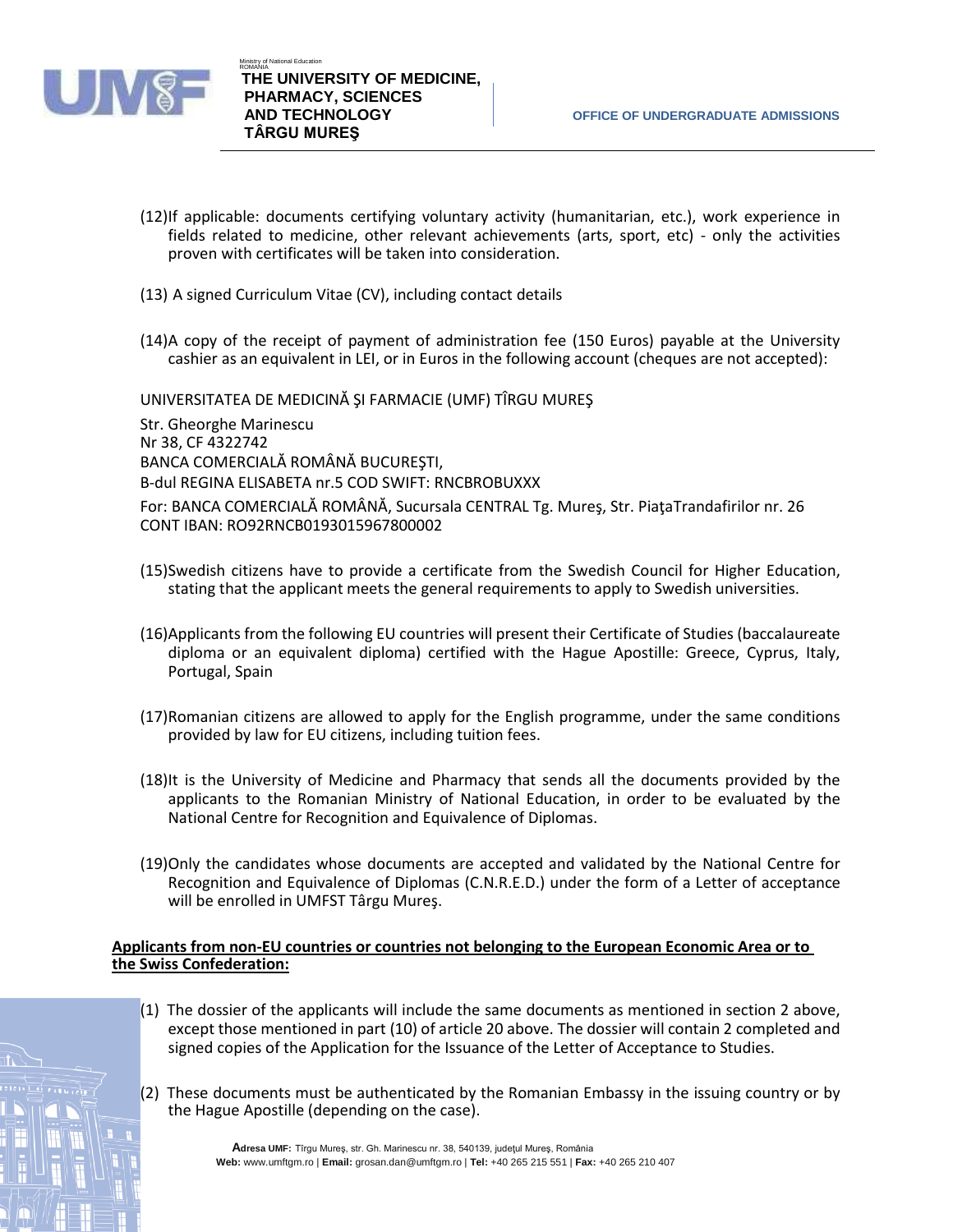

- (3) According to order 3359MD/11.03.2013 issued by the Romanian Ministry of National Education and Scientific Research, applicants from non-EU countries will send the application dossier directly to the University of Medicine, Pharmacy, Sciences and Technology of Târgu-Mureş.
- (4) It is the University of Medicine, Pharmacy, Sciences and Technology of Târgu-Mureş that sends all the documents provided by the applicants to the Romanian Ministry of National Education, in order to be evaluated by the Department of International Relations of the Ministry, which will deliver the Letter of Acceptance to Studies.
- (5) Only candidates for whom the Letter of acceptance was issued can be enrolled to study at UMFST Târgu Mureş.

Art. 21. The ranking of the candidates is based on general selection criteria and a specific scoring system. No appeals can be filed regarding the results of the assessment process.

Art. 22. The list of students accepted to the University of Medicine, Pharmacy, Sciences and Technology of Târgu-Mureş will be posted on the website of the university.

Art. 23. All admitted candidates must enroll before October  $1^{st}$ , 2019. Candidates who fail to enroll by this date will not be accepted.

Art. 24. The university cannot be held responsible for delays in the issuing of visas.

Art. 25. For newly enrolled candidates for the academic year 2019-2020 the tuition fee is **6000 Euros/ academic year**.

Art.26. Students from countries outside the European Union, outside the European Economic Area (Norway, Iceland, Liechtenstein), or outside the Swiss Confederation have to pay the whole tuition fee

(6000 Euros) in advance for the entire academic year (2019-2020) before the  $1<sup>st</sup>$  of October 2019.

## **CHAPTER II. ADMISSION PROCEDURE TO THE ROMANIAN AND HUNGARIAN PROGRAMMES OF STUDY**

#### **Admission of the citizens belonging to the states of the European Union or to the European Economic Area or Swiss Confederation**

Art. 27. All citizens of EU Member States, Members of the European Economic Area and the Swiss Confederation, can to apply for admission to the Romanian and Hungarian Programmes of study of the University of Medicine, Pharmacy, Sciences and Technology of Târgu-Mureş, under the same conditions provided by law for Romanian citizens, including tuition fees.

Candidates must prove their Romanian language proficiency by providing a Romanian language certificate issued by a nationally accredited certification authority.

Art. 28. Admission follows the same rules and regulations as those applicable to the Romanian citizens.